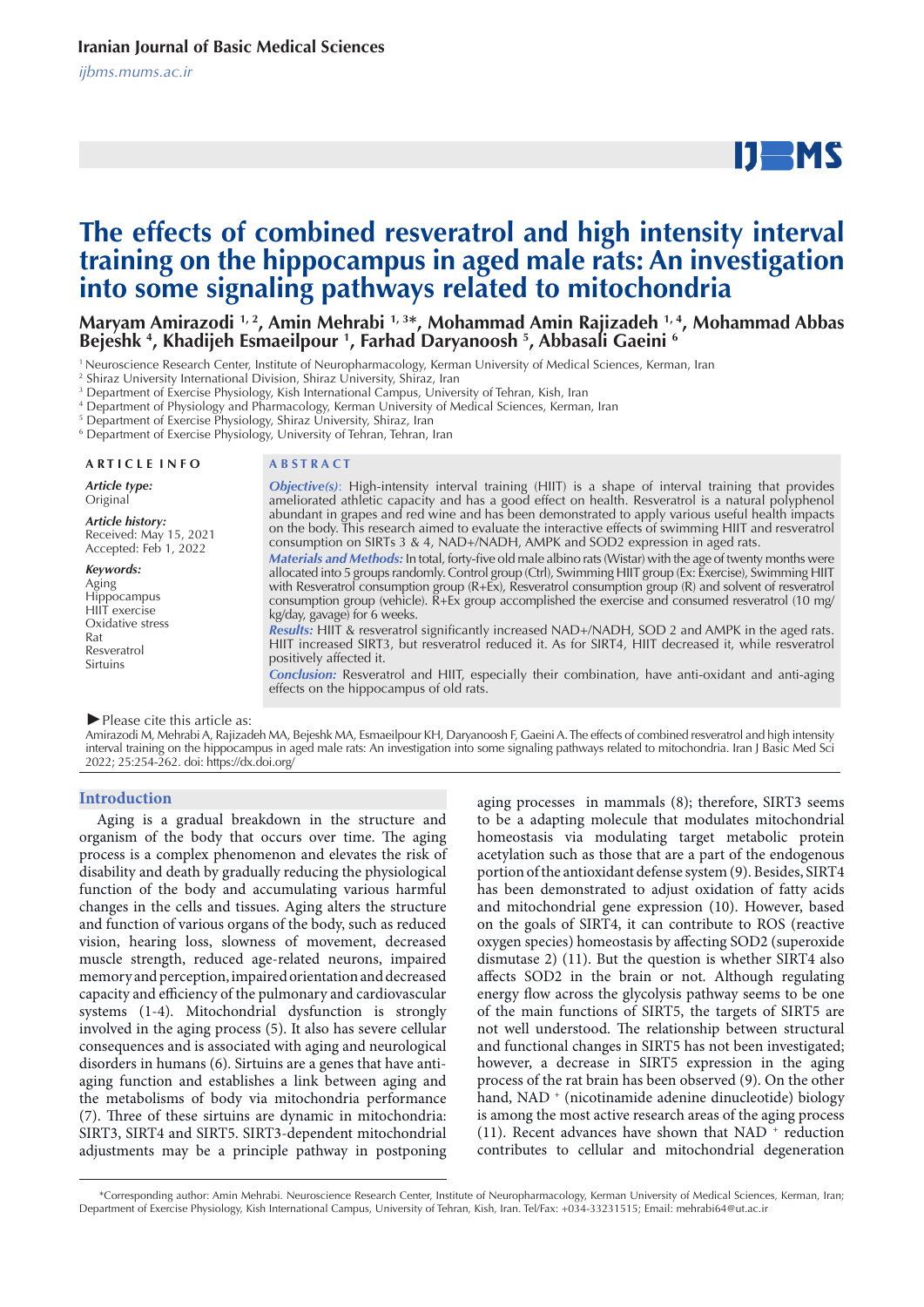during the aging process (12). The NAD  $^+$  / NADH ratio is complexly tied to cellular and mitochondrial metabolism. Previous studies have demonstrated training and induction of synaptic activity by SIRT3 expression in the hippocampus regulate mitochondrial protein acetylation and enhance neural defense against to oxidative stress and apoptosis (13). In the case of SIRT4 and exercise, one study found that eliminating SIRT4 decreased Malonyl CoA and increased exercise capacity, and suggested that SIRT4 may act in rearrangements during training (14).

Resveratrol has useful anti-aging impacts, such as cardiovascular protection, anti-cancer, anti-diabetic, neuroprotective and anti-inflammatory (15, 16). It also prevents the high-excitation of neurons by prohibiting the activity of excitatory postsynaptic potential, therefore diminishing neuronal harm. Resveratrol can ameliorate cognitive functions in the patients with cognition disorders (17-19). Effects of resveratrol on AMPK (AMP activated protein kinase)-SIRT1-PGC-1α (peroxisome proliferatoractivated receptor gamma coactivator-1 alpha) pathway have also been reported (20, 21). However, no research has been conducted on the effects of resveratrol on the hippocampal tissue and mitochondrial sirtuins, while the effect of resveratrol on SIRT4 is still under investigation (22).

A review of the literature revealed that most of the limited available studies about the effect of exercise on the amount of these proteins have focused on various sports activities, including running on a treadmill or spinning wheel, while swimming is neglected.

Thus, it seems necessary to study the effect of combined exercise intervention and resveratrol. The results of previous studies have shown that the factors involved in the balance of ROS lead to antioxidant defense and contribute to the regulation of cellular and mitochondrial homeostasis, which promotes optimal mitochondrial function and, ultimately, ensures cell survival. Consequently, we decided to investigate the impacts of HIIT swimming and resveratrol administration on sirtuins (SIRTs  $3 \& 4$ ), NAD  $^+$  / NADH, AMPK and superoxide dismutase 2 in the hippocampus of old rats.

#### **Materials and Methods**

#### *Aging assessment*

To assess aging, 60 male 10-month-old Wistar rats weighing 300-350 g were kept in cages for 10 months and reached the weight range of 350-450 g, at which point cognitive decline was found to be a prominent indicator. To detect the onset of the aging process, for cognitive assessment (as an indicator of aging) and its non-interference with the exercise protocol, the rats were tested by the novel object

recognition test before starting the study. Moreover, to ensure lack of motor disorder in old rats, the open field test was performed. Finally, 45 20-month-old male Wistar rats with the weight range of 350-450 g, the novel object recognition test of which was negative (had reduced cognitive memory) and had no movement disorders were included in the study. We reported these data in our previous study (23).

#### *Animals*

All the laboratory actions and interventions were confirmed by Ethics Committee of Kerman Neuroscience Research Center. Attempts were made to lessen the suffering of the animals at all steps of the research (ethics code: KNRC/24-96/EC). Forty-five old male albino (Wistar) rats (Twenty months old, weighing 350-450 g) were utilized for the present research. The rats (n=9 per group) were housed in groups of five with free access to water and food. They were caged under normal temperature (23±1 ° C) and 12 hr light-dark cycle (lights on 07:00–19:00 h). The forty-five old male rats were randomly allocated to the following groups: 1) Control group (Ctrl): with no training and treatment, 2) Swimming HIIT (Ex: Exercise): performed exercise, 3) Resveratrol administration (R): consumed resveratrol, 4) Swimming HIIT with resveratrol administration (R+Ex): consumed resveratrol with exercise and 5) Solvent of resveratrol administration (Vehicle): consumed methylcellulose. Finally, 48 hr after the last exercise session, the rats were anesthetized in a desiccator attached to a carbon dioxide capsule and sacrificed.

#### *Exercise protocol*

The animals in the Ex group performed the HIIT swimming exercise, which consisted of 14 20-sec swimming sessions with a 10-sec break between every two sessions. This exercise program was performed for six weeks (three days a week, one day in between). In the periodic load exercise applied in the first week, the weight was 9% of each rat's body weight and 1% was added to it every week (23, 24). They swam at 14% of their body weight, which was attached to the root of their tails (Table 1-2) (25-27). The rats in the  $R+Ex$ group performed the swimming HIIT exercise with a 1% carboxymethylcellulose-soluble resveratrol supplement. The HIIT swimming exercise (similar to the Ex group), in the evening (the best training time in the controlled and normal performance rhythm of the animals), was performed under red light (to diminishing stress) (28). Each rat's swimming speed and distance moved were recorded by a smart video tracking device (Noldus Ethovision System 7) connected to a computer screen. The rats received 10 ml of 1% oral carboxymethylcellulose solution by gavage on the daily basis.

Table 1. Average changes in blood lactate of aged rats in swimming high-intensity interval trainin in 1st, 3rd and 6<sup>th</sup> weeks (Mean±SD)

|                           | Group   | First week      | Third week        | Sixth week         |
|---------------------------|---------|-----------------|-------------------|--------------------|
|                           | Ctl.Old | $2.03 \pm 0.15$ | $2.00 \pm 0.17$   | $2.01 \pm 0.12$    |
| Blood lactate<br>(mMol/l) | $Ex+R$  | $8.50 \pm 1.79$ | $9.80 \pm 0.27$ * | $10.00 \pm 0.28$ * |
|                           | Ex      | $8.68 \pm 1.48$ | $8.80 \pm 0.51$   | $6.11 \pm 0.29*$   |

The amount of blood lactate in 6<sup>th</sup> weeks in the aged rats of Ex group declined compared to the first week (*P*=0.0001). In contrast, the amount of blood lactate in 3<sup>rd</sup> and 6<sup>th</sup> weeks in aged rats of R+Ex group increased (*P*=0.0001). \* Significant difference compared to the first week Ex:Exercis , R:Resveratrol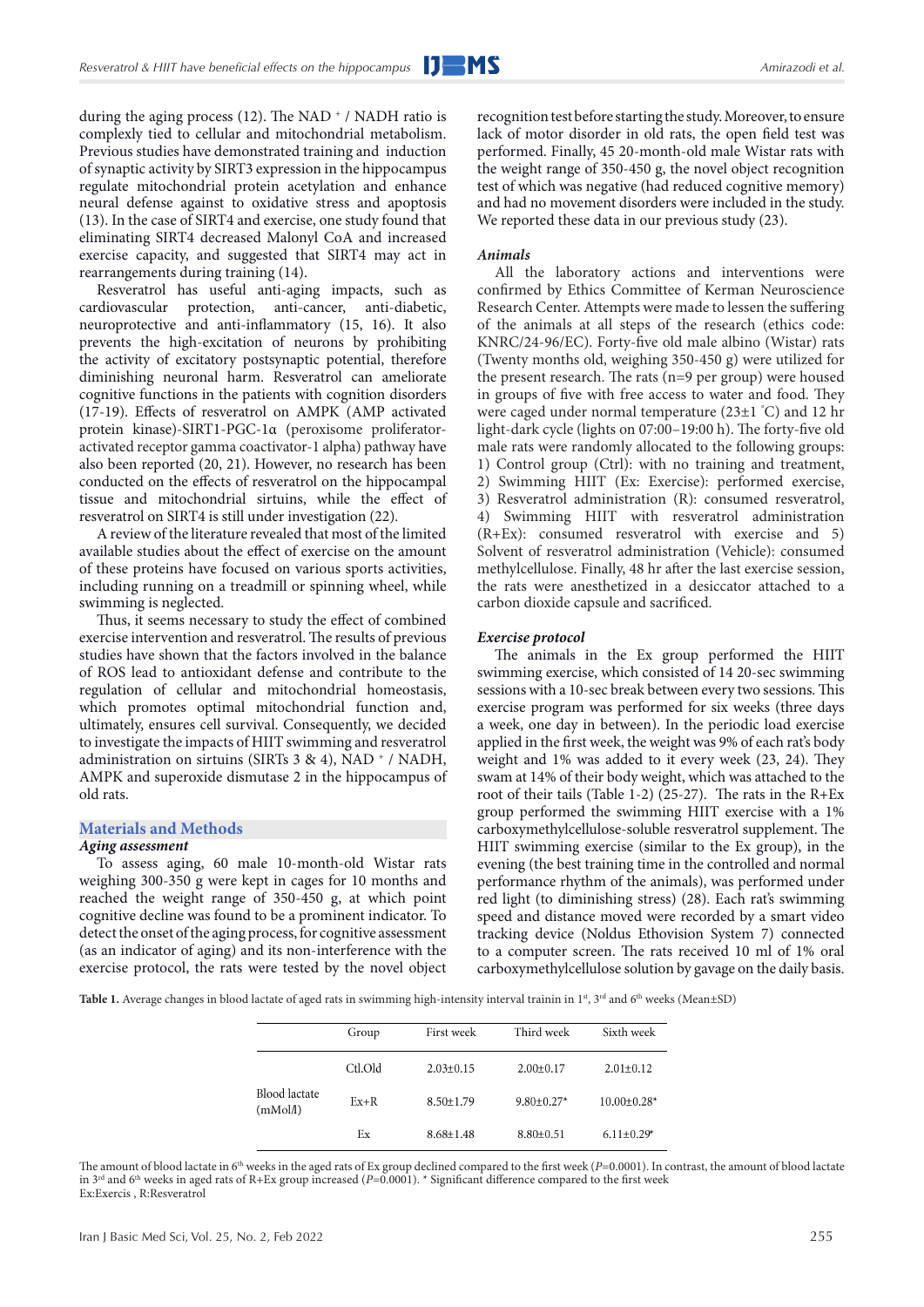|  |  | Table 2. Average speed and distance in swimming high-intensity interval trainin of aged rat in 1 <sup>st</sup> , 3 <sup>th</sup> and 6 <sup>th</sup> weeks. (Mean±SD) |  |  |  |  |  |
|--|--|-----------------------------------------------------------------------------------------------------------------------------------------------------------------------|--|--|--|--|--|
|--|--|-----------------------------------------------------------------------------------------------------------------------------------------------------------------------|--|--|--|--|--|

|            | Group  | Swimming speed                |                                 | Swimming distance in each bout Total swimming distance in each section |
|------------|--------|-------------------------------|---------------------------------|------------------------------------------------------------------------|
|            |        | cm/sec                        | cm                              | cm                                                                     |
| First week | $Ex+R$ | $9.59 \pm 1.28$               | 173.27±32.57                    | 2425.86±456.05                                                         |
|            | Ex     | $8.47 \pm 1.31$               | 154.79±26.09                    | $2167.11 \pm 365.30$                                                   |
| Third week | $Ex+R$ | $18.59 \pm 1.26$ *            | 314.18±27.93*                   | 4398.59±391.11*                                                        |
|            | Ex     | 17.97±0.71*                   | $310.31 \pm 26.51*$             | 4344.35±371.18*                                                        |
| Sixth week | $Ex+R$ | $10.14 \pm 1.08$ <sup>†</sup> | $177.52 + 25.88$ <sup>†</sup>   | 2485.32+362.35                                                         |
|            | Ex     | $9.49 \pm 1.47$               | $174.37 \pm 29.71$ <sup>†</sup> | 2441.31±416.03 <sup>†</sup>                                            |

The swimming speed, swimming distance in each bout and total swimming distance in each section in 4<sup>th</sup> weeks in the aged rats of Ex and R+Ex groups Significant increased compared to the 1<sup>st</sup> week (*P*=0.0001). In contrast, the swimming speed, swimming distance in each bout and total swimming distance in each section in 6th weeks in aged rats of Ex and R+Ex Significantly declined compared to the 4th week (*P=*0.0001). \* Significant difference compared to the first week and †: Significant difference compared to the fourth week) Ex: Exercise, R: Resveratrol

#### *Assessing the intensity of exercise*

To evaluate the intensity of training in the first and third sessions of each week, the blood lactate of the rats of two training groups (R+Ex and Ex) was taken immediately at the end of the last (14th) turn of the tail end vessel using a Scout portable lactometer (model EKF, Germany) (27, 29, 30).

### *NAD+ / NADH tissue assay*

The amount of NAD<sup>+</sup> protein was measured by a NAD<sup>+</sup>/ NADH assay kit (ab65348, Abcam Company, USA) using a BioTek spectrophotometer (USA) according to the kit instructions.

### *Western blot analysis*

After collecting all the samples, they were washed in the PBS solution. Homogenization was performed in RIPA lysis buffer solution and inhibitors of aprotinin (A1153sigma), leupeptin (L2023 Sigma), phenylmethylsulfonyl fluoride (P7626sigma) and sodium orthovanadate (S76). A sonic homogenizer performed all the steps of homogenization on ice and maintained cold conditions. The next step was tissue homogenization (centrifuged at 4000 ° C at 13000 round per minute for 20 min) and the supernatant was detachment. Bradford & bovine serum albumin determined the total protein concentration in the samples and the standard was set. After adjusting the concentrations, 40 μg of protein from each fragment was mixed in a buffer at the ratio of 1:5 samples. They were then centrifuged at 14,000 rpm for 4 min at 4 ° C (Eppendorf, USA). The supernatant was transferred to clean microtubules. Using the standard curve and the Bradford method, the appropriate protein density of the samples was calculated. A 4% sample buffer was added to the added material and heated at 95 ° C for 5 min to denature the proteins in equal parts. Equal amounts of protein were isolated with 12.5% SDS-PAGE polyacrylamide gel. The vertical electrophoresis step was performed by a special tank (Bio-Rad) with 80-100 v. The proteins isolated in the gel were then transferred to the PVDF membrane (0.45 mm sc-3723) by a 220 mA current for 80 min. The membranes were immersed in a 5% blocking solution for 2 hr. They were then diluted in primary antibodies (anti-SIRT4 antibody ab124521, SIRT3 antibody (F-10) sc-365175, SIRT5 antibody (G-2) sc-271635, SOD-2 (E-10) sc-137254) and β-actin (monoclonal-A2228) with 2.5 SK of skim milk / TBS-T-Tween 20 in 1/1000. The incubation ratio at 18 ° C lasted for 18 hr. In the next step, the membranes

were washed in a washing solution (TBS-T-Tween 20) in triplicate for 5 min each time. They were then incubated for 1 h in the secondary antibody (rabbit anti-mouse IgG-HRP: sc-358914) with 2.5% skim milk / TBS-T-Tween20 1/2000 at the room atmosphere. After being washed, the membranes were incubated with ECL (GERPN2232) and the light emitted from the luminescence reaction was recorded on a Geldoc system. ImageJ software was used to check the density of the films.

#### *Statistical analysis*

All Data were showed as mean±standard deviation (SD). The tested groups' diversities were tested by oneway analysis of variance (ANOVA) followed by a post-hoc test (Tukey). *P-values*<0.05 were considered statistically significant. Statistical tests were performed in SPSS (IBM SPSS Statistics for Windows, version 22.0) (31, 32).

#### **Results**

#### *The Effect of HIIT and resveratrol on the animals' weight*

Our results showed that the weight of the animals in all the groups did not change significantly in the first, third and sixth weeks. In other words, Ex and R had no effect on the animals' weight (Table 3).

#### *The Effects of HIIT and resveratrol on the swimming speed, swimming distance moved in each bout and total swimming distance moved per section*

Swimming speed, swimming distance moved in each

Table 3. The variation of weight in different groups in 1<sup>st</sup>, 3<sup>th</sup> and 6<sup>th</sup> weeks (Mean±SD)

|         |                  | weight           |                  |
|---------|------------------|------------------|------------------|
| Group   | First week       | Third week       | Sixth week       |
| Ctl.Old | 415.66+34.88     | 430.77±33.09     | 425.55+35.21     |
| Vehicle | $400.22 + 31.95$ | 416.56+24.95     | 427.89+22.33     |
| R       | $400.22 + 30.19$ | $392.11 + 33.57$ | 390.67+34.67     |
| $Fx+R$  | $401.44 + 31.59$ | $388.23 + 22.11$ | 380.33+17.03     |
| Ex      | $404.44 + 30.68$ | $404.67 + 27.73$ | $405.22 + 29.95$ |

Ex:Exercis , R:Resveratrol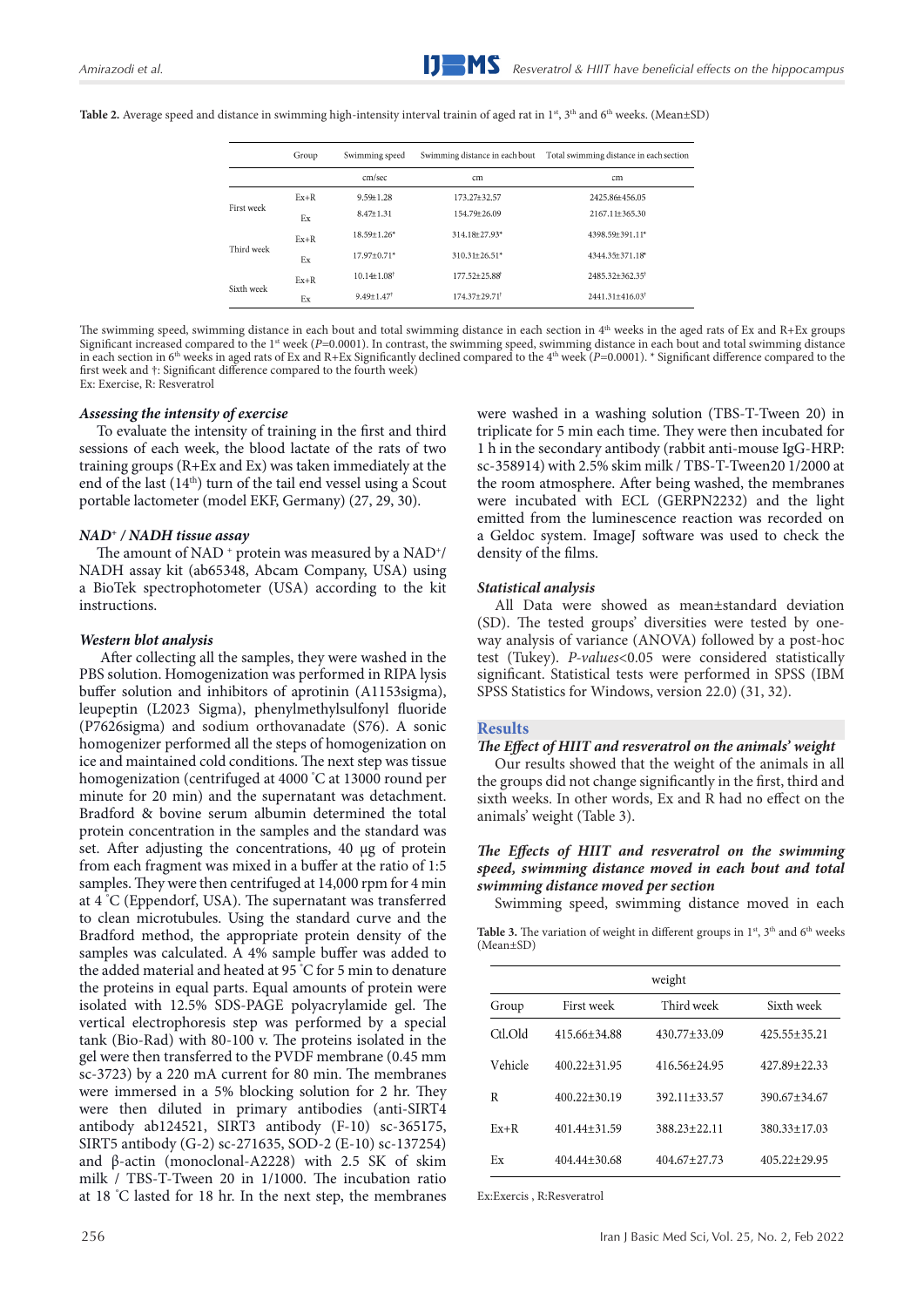

**Figure 1.** The effect of HIIT and Resveratrol on SIRT 3 expression in hippocampus of aged rats. There was a significant increase in SIRT 3 expression in Ex and R+Ex groups and a reduced expression in R group compared to Ctrl group. Mean±SD , (\*\*) *P<*0.01 & (\*\*\*) *P<*0.001 HIIT: High Intensity Interval Training , R: Resveratrol , Ctrl: Control , Ex: Exercise

bout and total swimming distance moved in each section were recorded by a video camera and analyzed via Ethovision 7 software. The results demonstrated that all the parameters between Ex and Ex+R groups in the 3rd week were remarkably higher than the 1st week (*P<*0.05). Furthermore, in the sixth week, the parameters were significantly higher than the fourth week (*P<*0.05; Table 2).

#### *The effect of HIIT and resveratrol on the blood lactate*

In the first, third and sixth weeks, the samples of blood were compiled from the vein of tail of the animals and, using a lactometer, the blood lactate data were calculated. The blood lactate in the third week in R+Ex was considerably more than the 1st week (*P<*0.05). In the sixth week in the R+Ex group, the blood lactate was more than the first week and, in Ex, it was significantly less than the first week (*P<*0.05; Table 1).

#### *The effect of HIIT and resveratrol on SIRT3 and SIRT4 expressions*

Our results showed that 6 weeks of resveratrol consumption significantly decreased the SIRT3 protein



**Figure 2.** The effect of HIIT and Resveratrol on SIRT 4 expression in hippocampus of aged rats. There was a significant increase in SIRT 4 expression in R and R+Ex groups and a reduced expression in Ex group compared to Ctrl group. Mean±SD , (\*\*\*) *P<*0.001

HIIT: High Intensity Interval Training , R: Resveratrol , Ctrl: Control , Ex: Exercise



**Figure 3.** The effect of HIIT and Resveratrol on SOD 2 expression in hippocampus of aged rats. There was a significant increase in SOD 2 expression in R and R+Ex and Ex groups compared to Ctrl group. Mean±SD , (\*) *P<*0.05 , (\*\*\*) *P<*0.001

HIIT: High Intensity Interval Training , R: Resveratrol , Ctrl: Control , Ex: Exercise

level (Figure 1, *P<*0.01) and significantly increased the SIRT4 protein level (Figure 2, *P<*0.001) in the R group than the control group. Swimming HIIT alone in the Ex group increased SIRT3 protein level (Figure 1, *P<*0.001) and decreased SIRT4 protein level (Figure 2, *P<*0.001) significantly in comparison with the control group. In the R+Ex group that received resveratrol with exercise, both SIRT3 and SIRT4 protein levels were remarkably more than the control group (Figure 1, *P<*0.001 & Figure 2, *P<*0.001).

#### *The effect of HIIT and resveratrol on the SOD 2 expression*

Our findings revealed that six weeks of resveratrol consumption significantly increased the SOD 2 protein level in the R group in comparison with the control group (Figure 3; *P<*0.001). Swimming HIIT alone in the Ex group significantly increased the SOD2 protein level in comparison with the control group (Figure 3; *P<*0.05). In the R+Ex group that received resveratrol with exercise, the SOD 2 protein level was considerably more than the control group (Figure 3; *P<*0.001).



**Figure 4.** The effect of HIIT and Resveratrol on AMPK expression in hippocampus of aged rats. There was a significant increase in AMPK expression in R and R+Ex and Ex groups compared to Ctrl group. Mean±SD , (\*) *P<*0.05 , (\*\*) *P<*0.01

HIIT: High Intensity Interval Training , R: Resveratrol , Ctrl: Control , Ex: Exercise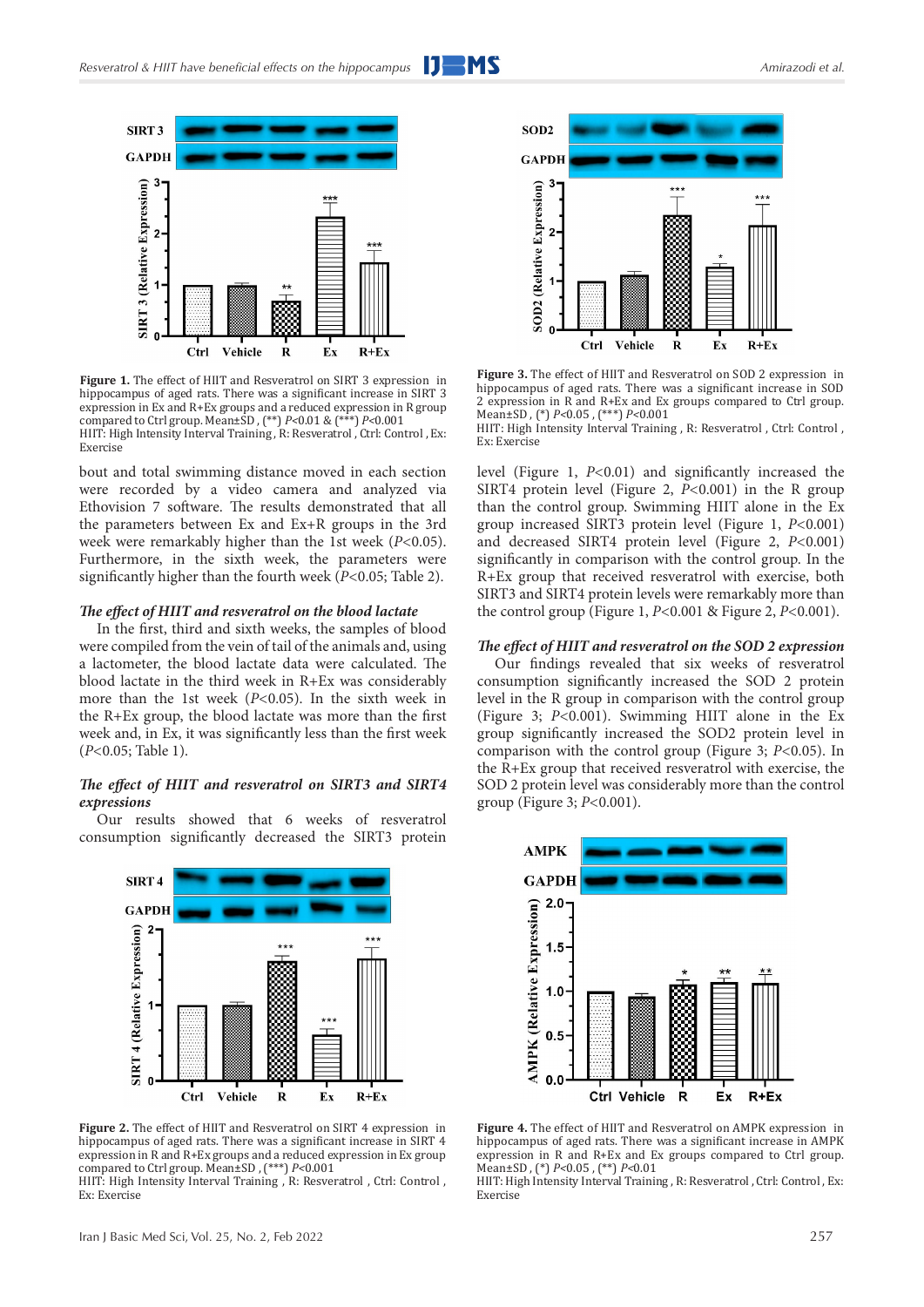

**Figure 5.** The effect of HIIT and Resveratrol on NAD+ /NADH in hippocampus of aged rats. There was a significant increase in NAD<sup>+</sup>/ NADH in R and R+Ex and Ex groups compared to Ctrl group. Mean±SD, (\*\*) *P<*0.01 , (\*\*\*) *P<*0.001

HIIT: High Intensity Interval Training , R: Resveratrol , Ctrl: Control , Ex: Exercise

#### *The effect of HIIT and resveratrol on the AMPK expression*

Our results disclosed that six weeks of resveratrol consumption significantly increased the AMPK protein level in the R group in comparison with the control group (Figure 4 ; *P<*0.05). Swimming HIIT alone in the Ex group significantly raised the AMPK protein level in comparison with the control group (Figure 4; *P<*0.01). In the R+Ex group that received resveratrol with exercise, the AMPK protein level was remarkably more than the control group (Figure 4; *P<*0.01).

#### *The effect of HIIT and resveratrol on the NAD+/NADH ratio*

Our findings showed that six weeks of resveratrol consumption considerably elevated the NAD+/NADH ratio in the R group in comparison with the control group (Figure 5; *P<*0.01). Swimming HIIT alone in the Ex group increased NAD+/NADH ratio (Figure 5, *P<*0.01) in comparison with the control group. In the R+Ex group that received resveratrol with exercise, the NAD+/NADH ratio was remarkably more than the control group (Figure 5, *P<*0.001)

#### **Discussion**

We evaluated the impacts of resveratrol and swimming HIIT exercise on SIRT3, SIRT4, SOD 2 and AMPK protein level expression and NAD/NADH ratio in aged rats.

Our findings revealed that resveratrol alone, HIIT alone and their combination in old rats increased NAD+/NADH ratio compared to control old rats.

Resveratrol increases NADH dehydrogenase activities accompanied by a stimulation of NADH oxidation and can raise the NAD+/NADH ratio (33). Grant *et al*. showed that resveratrol raises intracellular NAD<sup>+</sup> contents via the

enhancing of the NAD+ synthetic enzyme nicotinamide mononucleotide adenylyl transferase (34). Resveratrol can directly activate SIRT1 by increasing the mitochondrial NAD+/NADH ratio (35). These observations agree with our results.

In the EDL (Extensor digitorum longus) and soleus muscles of the rat, tetanic or twitch contractions increase NAD<sup>+</sup> contents (as tested by reduced NADH fluorescence) during contraction (36). Increased ATP demand during exercise raises the free cytosolic/nuclear and mitochondrial NAD content as well as NAD/NADH ratio, which gives an elevated substrate for the NAD-consuming enzymes (in purple), SIRT1, SIRT3, PARP1 and PARP2. Exercise also reduces the availability of NADH (37). The NAD+/ NADH ratio and its individual subcellular levels reflect the overall energy and redox status of the cell (38). During high-intensity exercise, NADH is produced in glycolysis and transported to the mitochondria for oxidation or, with pyruvate, it is processed by lactate dehydrogenase (LDH) to NAD<sup>+</sup> and lactate. There are different opinions and research rationales in studies about the direct relationship between cellular NAD+/NADH changes and exercise volume and intensity (37, 38). The calculated cytosolic NAD+/NADH ratio is reduced after 60 min of cycling exercise at ~62%VO\_ 2max or after the Wingate Test (39, 40). Nevertheless, Phillips *et al*. showed that the calculated ratio was reduced after 15 min and, subsequently, returned to resting levels by 90 min of exercise at 59%VO\_ 2max (41). de Guia *et al*. revealed that aerobic and resistance exercise training reversed the age-dependent decline in NAD<sup>+</sup> salvage capacity in human skeletal muscles (42). Other studies have concluded that HIIT exercise can increase the NAD<sup>+</sup>/NADH ratio (43, 44). Our results also showed that HIIT exercise increased NAD/ NADH ratio in old rats. However, it seems that changes in NAD/NADH ratio after exercise depend on factors such as the intensity, type and time of exercise. In this study, the combination of resveratrol and HIIT exercise also had additive effects on this ratio.

Our results disclosed that resveratrol alone, HIIT alone and their combination in old rats raised AMPK expression compared to control old rats.

AMPK has emerged as a key nutrient sensor with the ability to regulate whole-body metabolism. It is an evolutionarily conserved enzyme, the activity of which is triggered by increased AMP/ATP ratio that reflects the energy status of the cell. Resveratrol is an AMPK activator through affecting the mitochondrial metabolism (45).

Lan *et al*. showed that resveratrol activated AMPK through the activation of the SIRT1-LKB1-AMPK feedback loop. Resveratrol-induced activation of AMPK requires the presence of functional LKB1 (SIRT1-liver kinase B1) and resveratrol increases the LKB1 activity (46). Chiang *et al*. reported that resveratrol can have a neuroprotective role in the Alzheimer's disease via the AMPK activation (47). Pineda-Ramírez demonstrated that resveratrol activated neuronal autophagy through AMPK in the ischemic brain (48). Furthermore, Li *et al*. showed that resveratrol alleviated THEs brain injury following subarachnoid hemorrhage via the activation of AMPK/SIRT1/autophagy signaling pathway (49).

The great energy demand of HIIT causes in noticeable elevating in cellular AMP/ATP and ADP/ATP ratios which can up regulate AMPK, one of the most important energy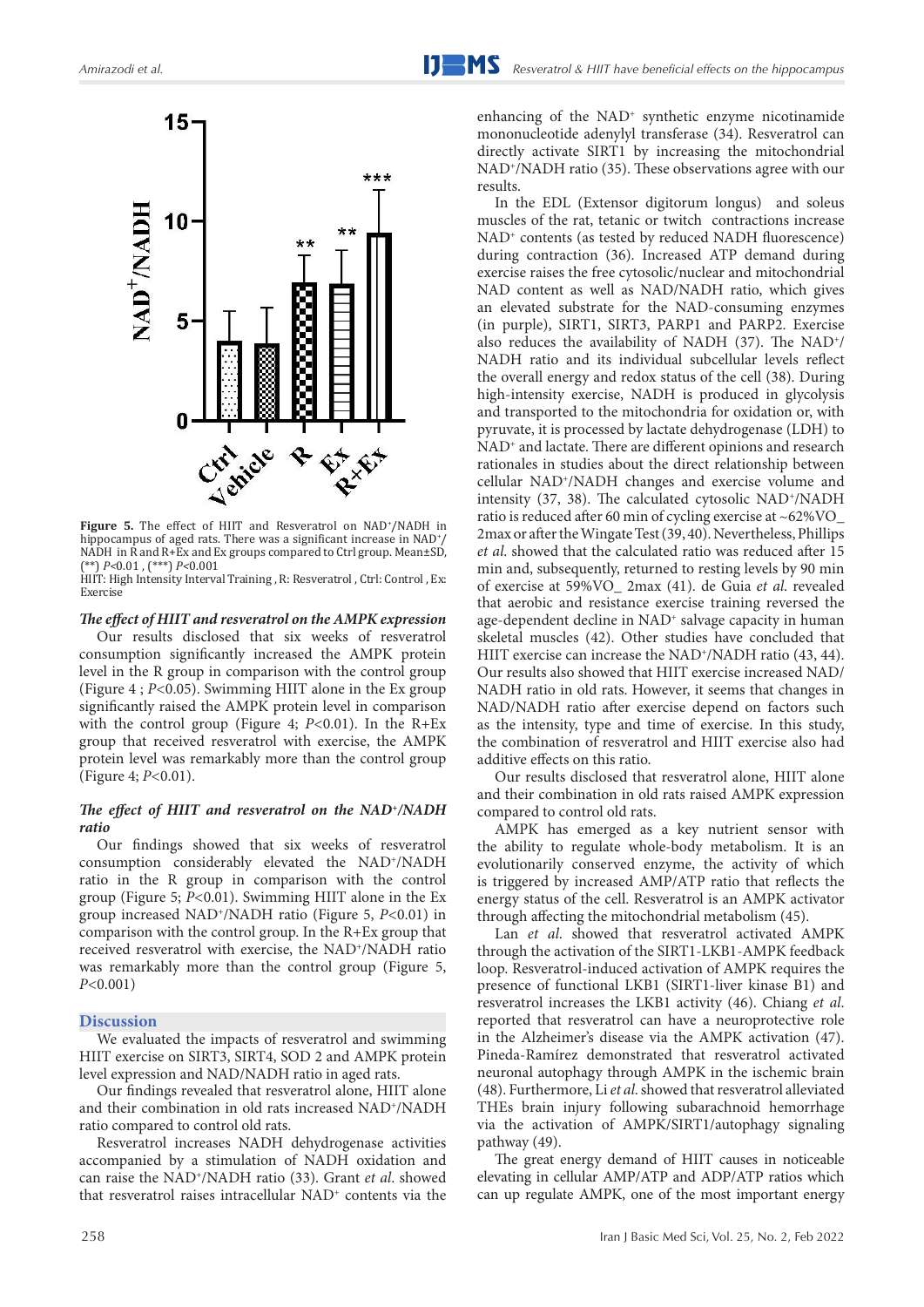sensors of the cell (38). Several studies have shown that AMPK phosphorylation in the skeletal muscles positively correlates with exercise intensity (50, 51) and duration (52). Gibala *et al*. reported that brief intense interval exercise activated AMPK and p38 MAPK signaling and increased the expression of PGC-1alpha in the human skeletal muscles (53).

Based on our results, resveratrol alone, HIIT alone and their combination in old rats increased SOD2 expression compared to control old rats.

Resveratrol can boosts the PI3K/Akt signaling pathways and the augmented Akt, finally, inactivated GSK-3β and stabilized β-catenin. The stabilized β-catenin translocates into the nuclei, binds to the TCF family transcription factors or FOXO, and induces the expression of target genes, including SOD2. SOD2 proteins suppress ROS in the mitochondria due to glutathione reduction (54). Resveratrol has also been shown to exert beneficial neuroprotective effects through its antioxidant capacity (55, 56). Mathieu *et al*. showed that resveratrol attenuated oxidative stress in mitochondrial complex I deficiency via a direct scavenging role and inducing endogenous anti-oxidative enzymes such as SOD2 (55).

 Bogdanis G.C reported that three weeks of HIIT in humans improved antioxidant capacity in their plasma (56). They also demonstrated that short-term high-intensity interval exercise training attenuated oxidative stress responses and improved the antioxidant status in healthy humans (57).

Based on our findings, HIIT alone decreased SIRT4 expression, but resveratrol alone and their combination with HIIT in old rats increased SIRT4 expression compared to control old rats.

Almost all articles have reported the stimulatory role of resveratrol on the expression and amount of SIRT4 (22, 58, 59). Our results also showed that resveratrol alone and in combination with exercise had potentiating effects on the expression of SIRT4.

NAD+-dependent SIRT4 has been showed to be a main modulator of antioxidant defense mechanisms and metabolic enzymes in mitochondria. It also act in regulating the mitochondrial metabolism due to training (60). Unlike other sirtuins, the apprehension of the performances and goals of SIRT4 in training is still so restricted. Owing to its complicated impacts on mitochondrial adaptive capacity and mitochondrial energy metabolism to training, it is so probable that SIRT4 can be regulated by training (60). Hart *et al*. showed that a twelve-week treadmill exercise considerably diminished SIRT4 content in gastrocnemius muscle of the rats selectively bred as low-capacity runners (LCRs) and high-capacity runners (HCRs), respectively, proposing that diminished SIRT4 content caused in elevated free fatty acid utilization as a main factor for increasing endurance capacity (61, 62). These findings also show that the downregulating impacts of exercise on SIRT4 level could have useful impacts on glucose homeostasis because SIRT4 is demonstrated to be participated in the evolution of insulin resistance (63). Laurent *et al*. demonstrated that SIRT4 KO mice can run 20% longer distance and for a longer duration than control mice in response to graded, maximal treadmill challenge, which might be attributed to elevated enhanced exercise capacity , fatty acid oxidation and alleviated resistance to diet-induced obesity (14). Since the reduce of malonyl CoA can elevate fat oxidation in

muscles after training (64), SIRT4 knockout resulted to a diminishing of malonyl coenzyme contents and elevate of training capacity, indicating that SIRT4 may participate to metabolic reprogramming during exercise (14). Karvinen *et al*. disclosed that the level of SITR4 protein was unchanged in the rat skeletal muscle after 1 year of wheel running (65). However, a research of mountaineers revealed that the SIRT4 mRNA expression in the skeletal muscle increased after 5 weeks of exposure to high altitude which included climbing peaks over 8,000 m, proposing that SIRT4 is participated in the changes in fatty acid metabolism at high altitude and with training (66, 67). In general, the studies revealed that NAD+-dependent SIRT4 is so susceptible to metabolic stresses and may be regulated by training, although there have been debates about the expression of SIRT4 depending on the cell type (60). Our findings indicated that swimming HIIT decreased SIRT4 expression compared to old rats. It seems that some factors such as the type, duration and intensity of exercise can have various impacts on the SIRT4 expression. Furthermore, the type of tissue (muscle, adipose tissue, liver or brain tissues) is a major determinant in SIRT4 expression in response to exercise.

Our results revealed that resveratrol alone decreased SIRT3 expression, but HIIT alone and their combination with resveratrol in old rats elevated SIRT3 expression compared to control old rats.

Training makes cellular metabolic tension, which affects the sirtuins (44). Palacios *et al*. showed that mouse skeletal muscle SIRT3 responded actively to 6 weeks of wheel running training to modulate the downstream molecular response. They found that training elevated the SIRT3 protein level (68). Hokari *et al*. approved the elevate in the SIRT3 level of skeletal muscle in rats after four weeks of wheel running training or treadmill exercise; moreover, they demonstrated that the SIRT3 level was decreased in the sedentary soleus muscle (69). Muñoz *et al*. demonstrated that physical exercise improved aging-related changes in SIRT3 in substantia nigra (70). Our results also indicated that HIIT increased SIRT3 expression.

As for resveratrol, many studies have demonstrated the stimulatory effect of resveratrol on SIRT3 (71-73). Our results showed that resveratrol alone reduced SIRT3 expression, which is contrary to other studies. However, in combination with exercise, it greatly increased the expression of SIRT3. To justify this difference, it may be possible to point to differences in factors such as the age of the animals, the tissue studied and the dose or concentration of resveratrol.

In the case of changes in rat's weight it's necessary to say that Ctrl and vehicle groups which had no any intervention, in rat's weight in sixth week compare to first week was increased but was not statistically significant. It seems the metabolic condition of rats was the cause of this matter. the normal metabolic condition is one of main factors to regulate the metabolic balance which probably leads to no significant changes in Ctrl and vehicle groups rat's weight. Moreover, the rat's weight in R+EX and R groups was decreased but was not statistically significant. Considering table 1 decreased rat's weight in group R+EX has been more than group R that shows swimming HIIT with resveratrol supplementation leads to more weight loss. In addition to creating adaptations resulting from swimming HIIT and resveratrol, likely opening the metabolic window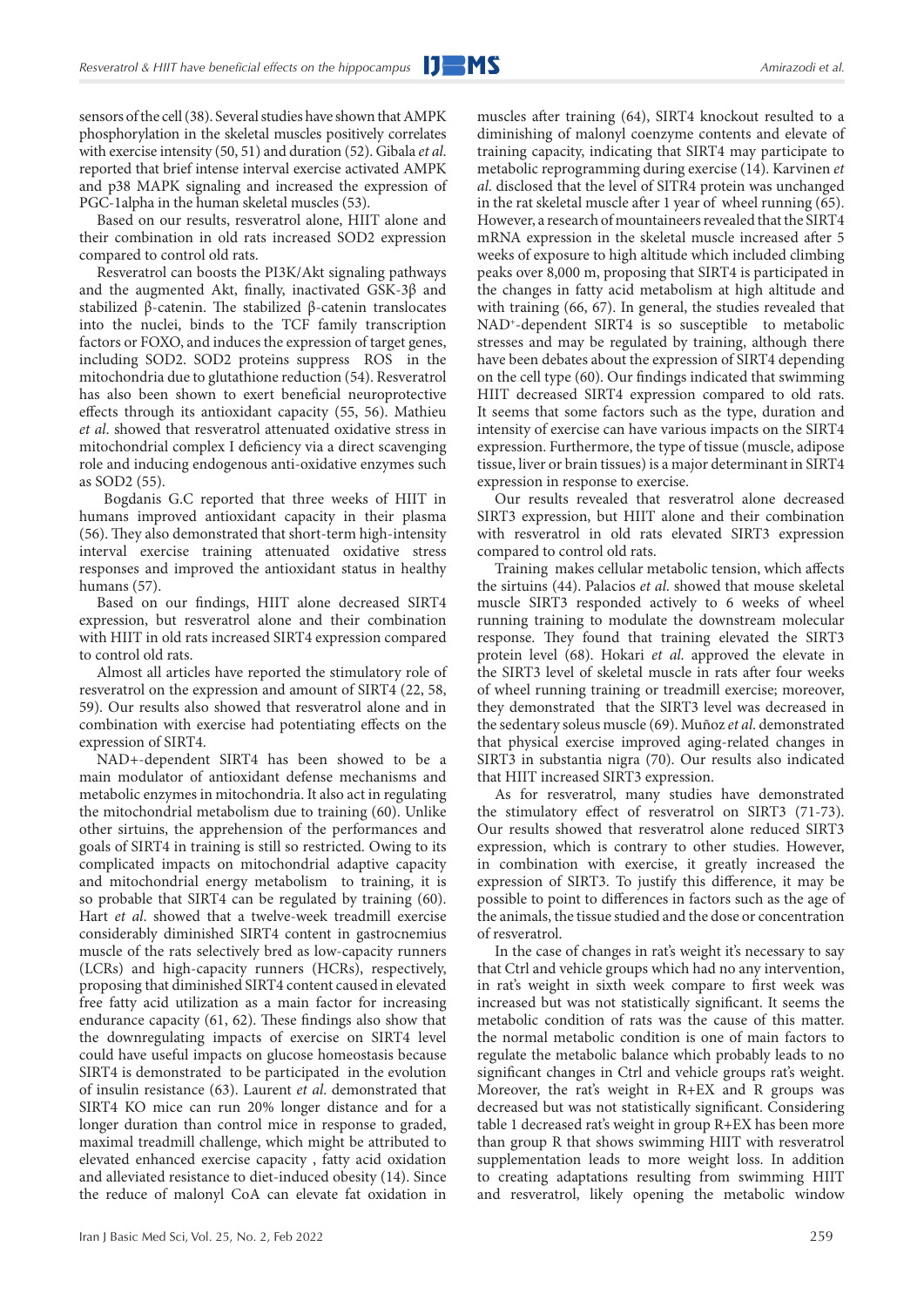after exercise leaded to normal weight loss in intervention groups. But swimming HIIT alone (EX group) couldn't make changes in rat's weight. On the other hand, a metaanalysis study showed resveratrol can decrease body weight and showed that resveratrol consumption remarkably diminished BMI, fat mass and weight and considerably elevated lean mass (74). When it comes to exercise and weight loss it must be certain that which one is lost: fat mass or muscle mass. In the present study Due to the nature of swimming HIIT and the intensity was used probably fat mass has been reduced and muscle mass increased. It seems this is the cause of consistency of the rat's weight in EX group.

In a previous study, we reported that aging has adverse behavioral impacts on animals, and resveratrol and HIIT could ameliorate these negative effects (23). In general, some researches have suggested that aging has adverse impacts on memory and the hippocampus (75, 76). Aging disrupts rats' function in some hippocampal-dependent cognitive tests including the Morris water maze (MWM) (77, 78), Barnes maze (79) and radial arm water maze (RAWM) (80).

In short, sirtuins must be noticed as some of the major goals in curing cognitive disorders. Resveratrol showed the capability to improve cognition by modulating SIRTs through AMPK and several other molecular pathways. Its features such as anti-inflammatory , anti-oxidative and antiapoptotic regulation and autophagic, as well as its potency to ameliorate cerebral blood flow and augment synaptic plasticity (72). Qiu *et al*. demonstrated that the dysregulation of BDNF(Brain derived neurotrophic factor)/TrkB signaling mediated by NMDAR (N-methyl-D-aspartate receptor)/ Ca 2+/calpain might participate to memory impairment in old mice (81). Belviranl *et al*. found that exercise protected against aging-induced memory impairment via activating the hippocampal PGC-1α/FNDC5/BDNF pathway (75).

However, it seems that more electrophysiological or molecular investigations are needed to clarify the issue in future studies.

#### **Conclusion**

Our results suggested that both resveratrol and HIIT, especially their combination, had anti-oxidant and antiaging effects in old rats. It seems that their combination could strongly reverse the negative consequences of aging.

#### **Acknowledgment**

This manuscript was supported by Kerman Neuroscience Research Center, Kerman University of Medical Sciences, Kerman, Iran (Ethics code: KNRC/24-96/EC).

#### **Authors' Contributions**

AM, FD, AG Study design and data analysis, writing the paper draft; MA Correcting the draft, supervising the experiments; MAR Writing the drafts, performing the experiment; MAB Writing the drafts, performing the experiment; KHE performing the experiment.

#### **Conflicts of Interest**

The authors declare there are no conflicts of interest.

#### **References**

1. Finch CE, Hayflick L. Handbook of the biology of aging: Van

Nostrand Reinhold Co.; 1977.

2. Harman D. Aging: overview. Annals of the New York Academy of Sciences 2001; 928:1-21.

3. Kohn RR. Aging and age-related diseases normal processes. Aging (New York) 1985; 28:1-44.

4. Harman D. Aging: prospects for further increases in the functional life span. Age 1994; 17:119-146.

5. Lowell BB, Shulman GI. Mitochondrial dysfunction and type 2 diabetes. Science 2005; 307:384-387.

6. Onyango IG, Lu J, Rodova M, Lezi E, Crafter AB, Swerdlow RH. Regulation of neuron mitochondrial biogenesis and relevance to brain health. Biochim Biophys Acta 2010; 1802:228-234.

7. Guarente L, editor Sirtuins in aging and disease. Cold Spring Harbor symposia on quantitative biology; 2007: Cold Spring Harbor Laboratory Press.

8. Someya S, Yu W, Hallows WC, Xu J, Vann JM, Leeuwenburgh C*, et al.* Sirt3 mediates reduction of oxidative damage and prevention of age-related hearing loss under caloric restriction. Cell 2010; 143:802-812.

9. Braidy N, Poljak A, Grant R, Jayasena T, Mansour H, Chan-Ling T*, et al.* Differential expression of sirtuins in the aging rat brain. Front Cell Neurosci 2015; 9:167.

10. Nasrin N, Wu X, Fortier E, Feng Y, Bare OC, Chen S*, et al.* SIRT4 regulates fatty acid oxidation and mitochondrial gene expression in liver and muscle cells. J Biol Chem 2010; 285:31995- 32002.

11. Van de Ven RA, Santos D, Haigis MC. Mitochondrial sirtuins and molecular mechanisms of aging. Trends Mol Med 2017; 23:320-331.

12. Verdin E. NAD<sup>+</sup> in aging, metabolism, and neurodegeneration. Science 2015; 350:1208-1213.

13. Cheng A, Yang Y, Zhou Y, Maharana C, Lu D, Peng W*, et al.* Mitochondrial SIRT3 mediates adaptive responses of neurons to exercise and metabolic and excitatory challenges. Cell metab 2016; 23:128-142.

14. Laurent G, German NJ, Saha AK, de Boer VC, Davies M, Koves TR*, et al.* SIRT4 coordinates the balance between lipid synthesis and catabolism by repressing malonyl CoA decarboxylase. Mol cell 2013; 50:686-698.

15. Pervaiz S. Resveratrol: From grapevines to mammalian biology. FASEB J 2003; 17:1975-1985.

16. Raval AP, Dave KR, Pérez-Pinzon MA. Resveratrol mimics ischemic preconditioning in the brain. J Cereb Blood Flow Metab 2006; 26:1141-1147.

17. Demircan C, Gül Z, Büyükuysal RL. High glutamate attenuates S100B and LDH outputs from rat cortical slices enhanced by either oxygen–glucose deprivation or menadione. Neurochem Res 2014; 39:1232-1244.

18. Karuppagounder SS, Pinto JT, Xu H, Chen H-L, Beal MF, Gibson GE. Dietary supplementation with resveratrol reduces plaque pathology in a transgenic model of Alzheimer's disease. Neurochem Int 2009; 54:111-118.

19. Kim HJ, Lee KW, Lee HJ. Protective effects of piceatannol against beta‐amyloid–induced neuronal cell death. Ann N Y Acad Sci 2007; 1095:473-482.

20. Mensink M, Hesselink M, Russell A, Schaart G, Sels J, Schrauwen P. Improved skeletal muscle oxidative enzyme activity and restoration of PGC-1 α and PPAR β/δ gene expression upon rosiglitazone treatment in obese patients with type 2 diabetes mellitus. Int J Obes 2007; 31:1302-1310.

21. Timmers S, Konings E, Bilet L, Houtkooper RH, van de Weijer T, Goossens GH*, et al.* Calorie restriction-like effects of 30 days of resveratrol supplementation on energy metabolism and metabolic profile in obese humans. Cell Metab 2011; 14:612-622.

22. Schirmer H, Pereira TCB, Rico EP, Rosemberg DB, Bonan CD, Bogo MR*, et al.* Modulatory effect of resveratrol on SIRT1, SIRT3, SIRT4, PGC1α and NAMPT gene expression profiles in wild-type adult zebrafish liver. Mol Biol Rep 2012; 39:3281-3289.

23. Amirazodi F, Mehrabi A, Amirazodi M, Parsania S, Rajizadeh MA, Esmaeilpour K. The combination effects of resveratrol and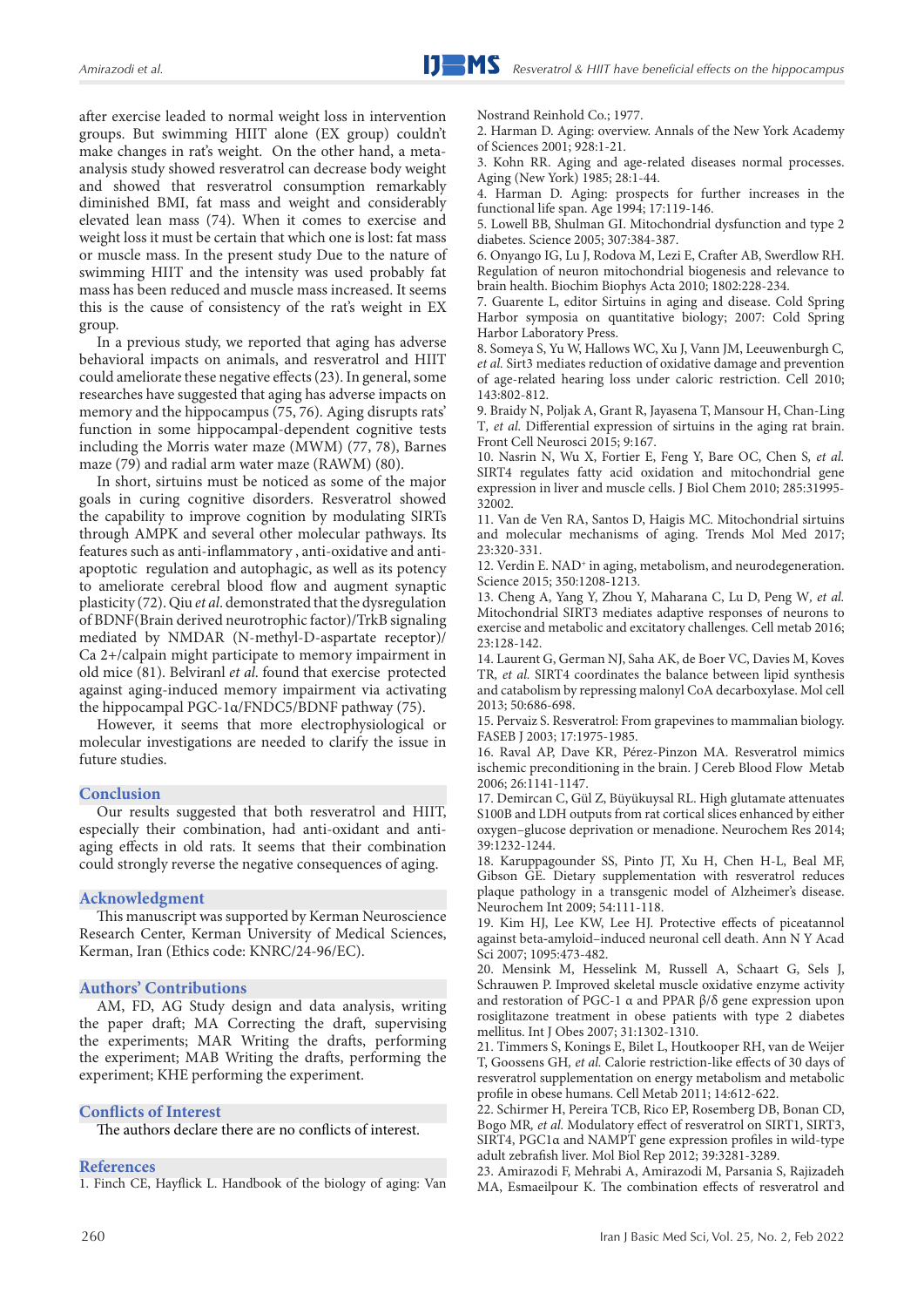swimming HIIT exercise on novel object recognition and openfield tasks in aged rats. Exp Aging Res 2020; 46:1-23.

24. Nakhaei H, Mogharnasi M, Fanaei H. Effect of swimming training on levels of asprosin, lipid profile, glucose and insulin resistance in rats with metabolic syndrome. Obes Med 2019; 15:100111.

25. Feito Y, Heinrich KM, Butcher SJ, Poston WSC. High-intensity functional training (HIFT): Definition and research implications for improved fitness. Sports 2018; 6:76.

26. Ferrer MD, Tauler P, Sureda A, Tur JA, Pons A. Antioxidant regulatory mechanisms in neutrophils and lymphocytes after intense exercise. J Sports Sci 2009; 27:49-58.

27. Ramos-Filho D, Chicaybam G, de-Souza-Ferreira E, Guerra Martinez C, Kurtenbach E, Casimiro-Lopes G*, et al.* High intensity interval training (HIIT) induces specific changes in respiration and electron leakage in the mitochondria of different rat skeletal muscles. PloS one 2015; 10:e0131766.

28. Shafiee A, Gaeini A, Soleimani M, Nekouei A, Hadidi V. The effect of eight week of high intensity interval training on expression of mir-210 and ephrinA3 mRNA in soleus muscle healthy male rats. J Arak Uni Med Sci 2014; 17:26-34.

29. Casimiro-Lopes G, Ramos D, Sorenson MM, Salerno VP. Redox balance and mitochondrial glycerol phosphate dehydrogenase activity in trained rats. Eur J Appl Physiol 2012; 112:3839-3846.

30. López-Otín C, Blasco MA, Partridge L, Serrano M, Kroemer G. The hallmarks of aging. Cell 2013; 153:1194-1217.

31. Rajizadeh MA, Aminizadeh AH, Esmaeilpour K, Bejeshk MA, Sadeghi A, Salimi F. Investigating the effects of Citrullus colocynthis on cognitive performance and anxiety-like behaviors in STZ-induced diabetic rats. Int J Neurosci 2021:1-13.

32. Rajizadeh MA, Najafipour H, Fekr MS, Rostamzadeh F, Jafari E, Bejeshk MA*, et al.* Anti-inflammatory and anti-oxidative effects of myrtenol in the rats with allergic asthma. Iran J Pharm Res 2019; 18:1488.

33. Desquiret-Dumas V, Gueguen N, Leman G, Baron S, Nivet-Antoine V, Chupin S*, et al.* Resveratrol induces a mitochondrial complex I-dependent increase in NADH oxidation responsible for sirtuin activation in liver cells. J Biol Chem 2013; 288:36662-36675. 34. Grant R. Resveratrol increases intracellular NAD+ levels through up regulation of the NAD<sup>+</sup> synthetic enzyme nicotinamide mononucleotide adenylyltransferase. Nature Precedings 2010:1-1. 35. Goody MF, Henry CA. A need for NAD+ in muscle development, homeostasis, and aging. Skelet Muscle 2018; 8:1-14.

36. Wendt I, Chapman J. Fluorometric studies of recovery metabolism of rat fast-and slow-twitch muscles. Am J Physiol 1976; 230:1644-1649.

37. White AT, Schenk S. NAD+/NADH and skeletal muscle mitochondrial adaptations to exercise. Am J Physiol Endocrinol Metab 2012; 303:E308-E321.

38. Torma F, Gombos Z, Jokai M, Takeda M, Mimura T, Radak Z. High intensity interval training and molecular adaptive response of skeletal muscle. Sports Med Health Sci 2019; 1:24-32.

39. Green H, Jones S, Ball-Burnett M, Farrance B, Ranney D. Adaptations in muscle metabolism to prolonged voluntary exercise and training. J Appl Physiol 1995; 78:138-145.

40. Morales-Alamo D, Ponce-González JG, Guadalupe-Grau A, Rodríguez-García L, Santana A, Cusso R*, et al.* Critical role for free radicals on sprint exercise-induced CaMKII and AMPKα phosphorylation in human skeletal muscle. J Appl Physiol 2013; 114:566-577.

41. Phillips S, Green H, Tarnopolsky M, Heigenhauser G, Grant S. Progressive effect of endurance training on metabolic adaptations in working skeletal muscle. Am J Physiol 1996; 270:E265-E272.

42. Roldan M, Agerholm M, Nielsen TS, Consitt LA, Søgaard D, Helge JW*, et al.* Aerobic and resistance exercise training reverses age‐dependent decline in NAD+ salvage capacity in human skeletal muscle. Physiol Rep 2019; 7:14139.

43. Huertas JR, Casuso RA, Agustín PH, Cogliati S. Stay fit, stay young: Mitochondria in movement: The role of exercise in the new mitochondrial paradigm. Oxid Med Cell Longev 2019; 2019:7058350.

44. Vargas-Ortiz K, Pérez-Vázquez V, Macías-Cervantes MH. Exercise and sirtuins: A way to mitochondrial health in skeletal muscle. Int J Mol Sci 2019; 20:2717.

45. Kulkarni SS, Cantó C. The molecular targets of resveratrol. Biochim Biophys Acta 2015; 1852:1114-1123.

46. Lan F, Weikel KA, Cacicedo JM, Ido Y. Resveratrol-induced AMP-activated protein kinase activation is cell-type dependent: lessons from basic research for clinical application. Nutrients 2017; 9:751.

47. Chiang M-C, Nicol CJ, Cheng Y-C. Resveratrol activation of AMPK-dependent pathways is neuroprotective in human neural stem cells against amyloid-beta-induced inflammation and oxidative stress. Neurochem Int 2018; 115:1-10.

48. Pineda-Ramírez N, Alquisiras-Burgos I, Ortiz-Plata A, Ruiz-Tachiquín M-E, Espinoza-Rojo M, Aguilera P. Resveratrol activates neuronal autophagy through AMPK in the ischemic brain. Mol Neurobiol 2020; 57:1055-1069.

49. Li Z, Han X. Resveratrol alleviates early brain injury following subarachnoid hemorrhage: Possible involvement of the AMPK/ SIRT1/autophagy signaling pathway. Biol Chem 2018; 399:1339- 1350.

50. Kristensen DE, Albers PH, Prats C, Baba O, Birk JB, Wojtaszewski JF. Human muscle fibre type‐specific regulation of AMPK and downstream targets by exercise. J Physiol 2015; 593:2053-2069.

51. Casuso RA, Plaza-Díaz J, Ruiz-Ojeda FJ, Aragón-Vela J, Robles-Sanchez C, Nordsborg NB*, et al.* High-intensity high-volume swimming induces more robust signaling through PGC-1α and AMPK activation than sprint interval swimming in m. triceps brachii. PLoS One 2017; 12:e0185494.

52. Treebak JT, Birk JB, Rose AJ, Kiens B, Richter EA, Wojtaszewski JF. AS160 phosphorylation is associated with activation of α2β2γ1 but not α2β2γ3-AMPK trimeric complex in skeletal muscle during exercise in humans. Am J Physiol Endocrinol Metab 2007; 292:E715-E722.

53. Gibala MJ, McGee SL, Garnham AP, Howlett KF, Snow RJ, Hargreaves M. Brief intense interval exercise activates AMPK and p38 MAPK signaling and increases the expression of PGC-1α in human skeletal muscle. J Appl Physiol 2009; 106:929-934.

54. Fukui M, Choi HJ, Zhu BT. Mechanism for the protective effect of resveratrol against oxidative stress-induced neuronal death. Free Radic Biol Med 2010; 49:800-813.

55. Mathieu L, Costa AL, Le Bachelier C, Slama A, Lebre A-S, Taylor RW*, et al.* Resveratrol attenuates oxidative stress in mitochondrial Complex I deficiency: Involvement of SIRT3. Free Radic Biol Med 2016; 96:190-198.

56. Bastianetto S, Ménard C, Quirion R. Neuroprotective action of resveratrol. Biochim Biophys Acta 2015; 1852:1195-1201.

57. Bogdanis G, Stavrinou P, Fatouros I, Philippou A, Chatzinikolaou A, Draganidis D*, et al.* Short-term high-intensity interval exercise training attenuates oxidative stress responses and improves antioxidant status in healthy humans. Food Chem Toxicol 2013; 61:171-177.

58. Mohar DS, Malik S. The sirtuin system: The holy grail of resveratrol? J Clin Exp Cardiol 2012; 3:216.

59. Tauriainen E, Luostarinen M, Martonen E, Finckenberg P, Kovalainen M, Huotari A*, et al.* Distinct effects of calorie restriction and resveratrol on diet-induced obesity and fatty liver formation. J Nutr Metab 2011; 2011:525094.

60. Han Y, Zhou S, Coetzee S, Chen A. SIRT4 and its roles in energy and redox metabolism in health, disease and during exercise. Front Physiol 2019; 10:1006.

61. Hart N, Sarga L, Csende Z, Koch LG, Britton SL, Davies KJ*, et al.* Resveratrol attenuates exercise-induced adaptive responses in rats selectively bred for low running performance. Dose Response 2013; 12:57-71.

62. Hart N, Sarga L, Csende Z, Koltai E, Koch LG, Britton SL*, et al.* Resveratrol enhances exercise training responses in rats selectively bred for high running performance. Food Chem Toxicol 2013;